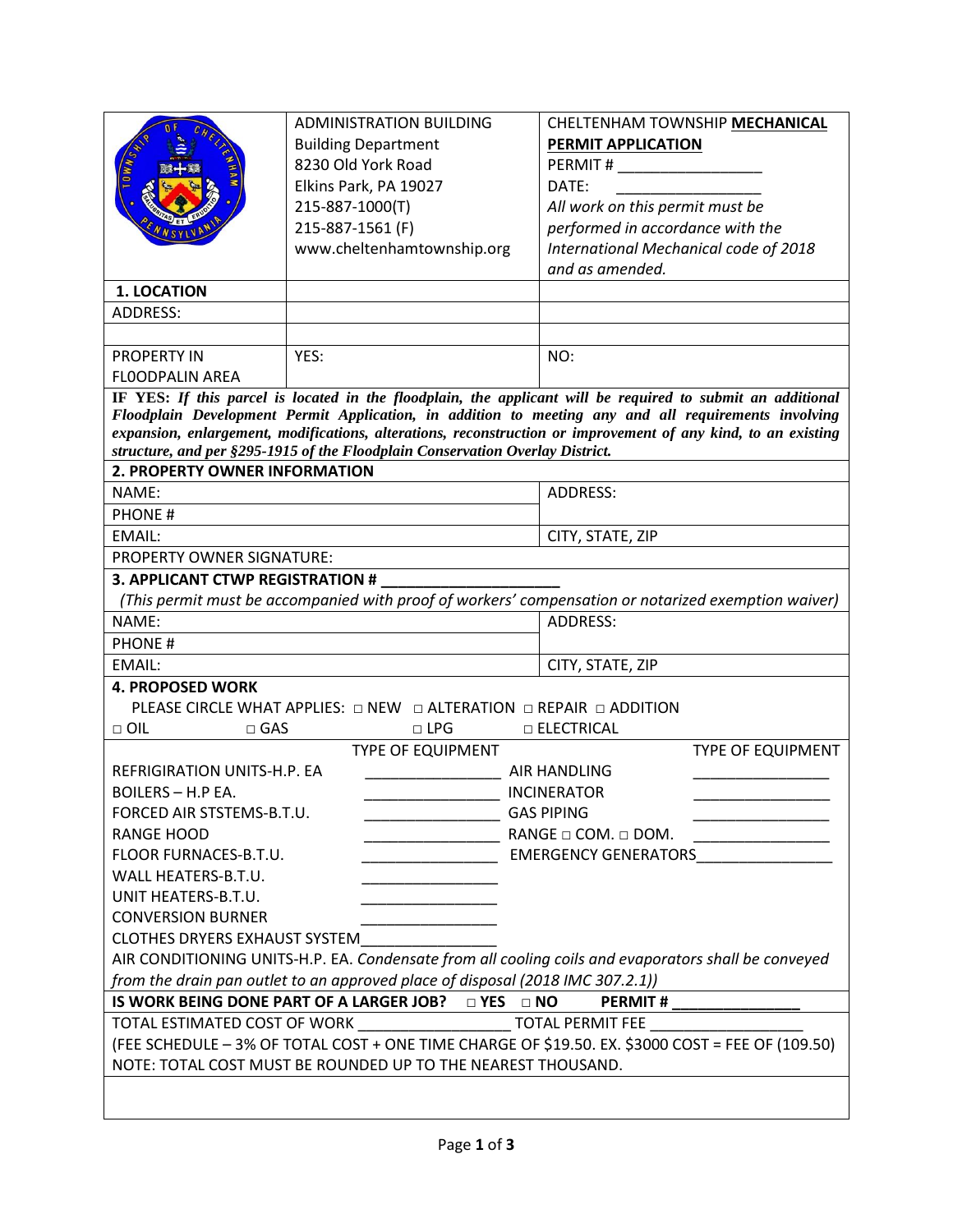## **5. ADDITIONAL INFORMATION REQUIRED**

COPIES OF MANUFACTURER'S SPECIFICATIONS – MODEL INFO INCLUDING NOISE LEVELS (IF APPLICABLE). COPY OF THE INSTALLATION, OPERATION AND MAINTENANCE MANUAL ALSO TO BE SUBMITTED. ALSO NEED A COMPLETE SET OF SHOP DRAWINGS SUBMITTED IF REQUIRED FOR A KITCHEN HOOD/FUME HOOD EXHAUST SYSTEMS. *(Please check with the Fire Marshal for requirements).* APPLICANT IS RESPONSIBLE FOR ARRANGING INSPECTIONS AND PAYMENT IN A TIMELY MANNER.

PER THE INTERNATIONAL MECHANICAL CODE 2018 – SECTION 107, INSPECTIONS AND TESTING **107.1 GENERAL**. CONSTRUCTION OR WORK FOR WHICH A PERMIT IS REQUIRED SHALL BE SUBJECT TO INSPECTION BY THE BUILDING OFFICIAL AND SUCH CONSTRUCTION OR WORK SHALL REMAIN ACCESSIBLE AND EXPOSED FOR INSPECTION PURPOSES UNTIL APPROVED. APPROVAL AS A RESULT OF AN INSPECTION SHALL NOT BE CONSTRUED TO BE AN APPROVAL OF A VIOLATION OF THE PROVISIONS OF THIS CODE OR OF OTHER ORDINANCES OF THE JURISDICTION.

**107.2 REQUIRED INSPECTIONS AND TESTING**; THE CODE OFFICIAL, UPON NOTIFICATION FROM THE PERMIT HOLDER OR AGENT, SHALL MAKE THE FOLLOWING INSPECTIONS AND OTHER SUCH INSPECTIONS AS NECESSARY, AND SHALL EITHER RELEASE THAT PORTION OF THE CONSTRUCTION OR SHALL NOTIFY THE PERMIT HOLDER OR AGENT, OF VIOLATION THAT MUST BE CORRECTED. THE HOLDER OF THE PERMIT SHALL BE RESPONSIBLE FOR THE SCHEDULING OF SUCH INSPECTIONS.

 1. UNDERGROUND INSPECTION SHALL BE MADE AFTER TRENCHES OR DITCHES ARE EXCAVATED AND BEDDED, PIPING INSTALLED, AND BEFORE BACKFILL IS PUT IN PLACE. WHEN EXCAVATED SOIL CONTAINS ROCK, BROKEN CONRETE, FROZEN CHUNCKS AND OTHER RUBBLE THAT WOULD DAMAGE OR BREAK THE PIPING OR CAUSE CORROSIVE ACTION, CLEAN BACKFILL SHALL BE ON THE JOB SITE.

 2. ROUGH-IN INSPECTION SHALL BE MADE AFTER THE ROOF, FRAMING, FIREBLOCKING AND BRACING ARE IN PLACE AND ALL DUCTING AND OTHER COMPNENTS TO BE CONCEALED ARE COMPLETE, AND PRIOR TO THE INSTALLATION OF WALL OR CEILING MEMBRANES.

3. FINAL INSPECTION SHALL BE MADE UPON COMPLETION OF THE MECHANICAL SYSTEM.

**EXCEPTION:** GROUND SOURCE HEAT PUMP LOOPP SYSTEMS TESTED IN ACCORDANCE WITH SECTION 1208.1 SHALL BE PERMITTED TO BE BACKFILLED PRIOR TO ANY INSPECTION.

**107.2.1 OTHER INSPECTIONS**. IN ADDITION TO THE INSPECTIONS SPECIFIED ABOVE, THE CODE OFFICIAL IS AUTHORIZED TO MAKE OR REQUIRE OTHER INSPECTIONSOF ANY CONSTRUCTION WORK TRO ASCERTAIN COMPLAINCE WITH THE PROVISIONS OF THE CODE AND OTHER LAWS THAT ARE ENFORCED.

**107.2.3 APPROVAL REQUIRED**. WORK SHALL NOT BE DONE BEYOND THE POINT INDICATED IN EACH SUCCESSIVE INSPECTION WITHOUT FIRST OBTAINING THE APPROVAL OF THE CODE OFFICIAL. THE CODE OFFICIAL, UPON NOTIFICATION, SHALL MAKE THE REQUESTED INSPECTIONS AND SHALL EITHER INDICATE THE PORTION OF THE CONSTRUCTION THAT IS SATISFACTORY AS COMPLETED, OR NOTIFY THE PERMIT HOLDER OR HIS OR HER AGENT WHEREIN THE SAME FAILS TO COMPLY WITH THIS CODE. ANY PORTIONS THAT DO NOT COMPLY SHALL BE CORRECTED AND SUCH PORTION SHALL NOT BE COVERED OR CONCEALED UNTIL AUTHORIZED BY THE CODE OFFICIAL.